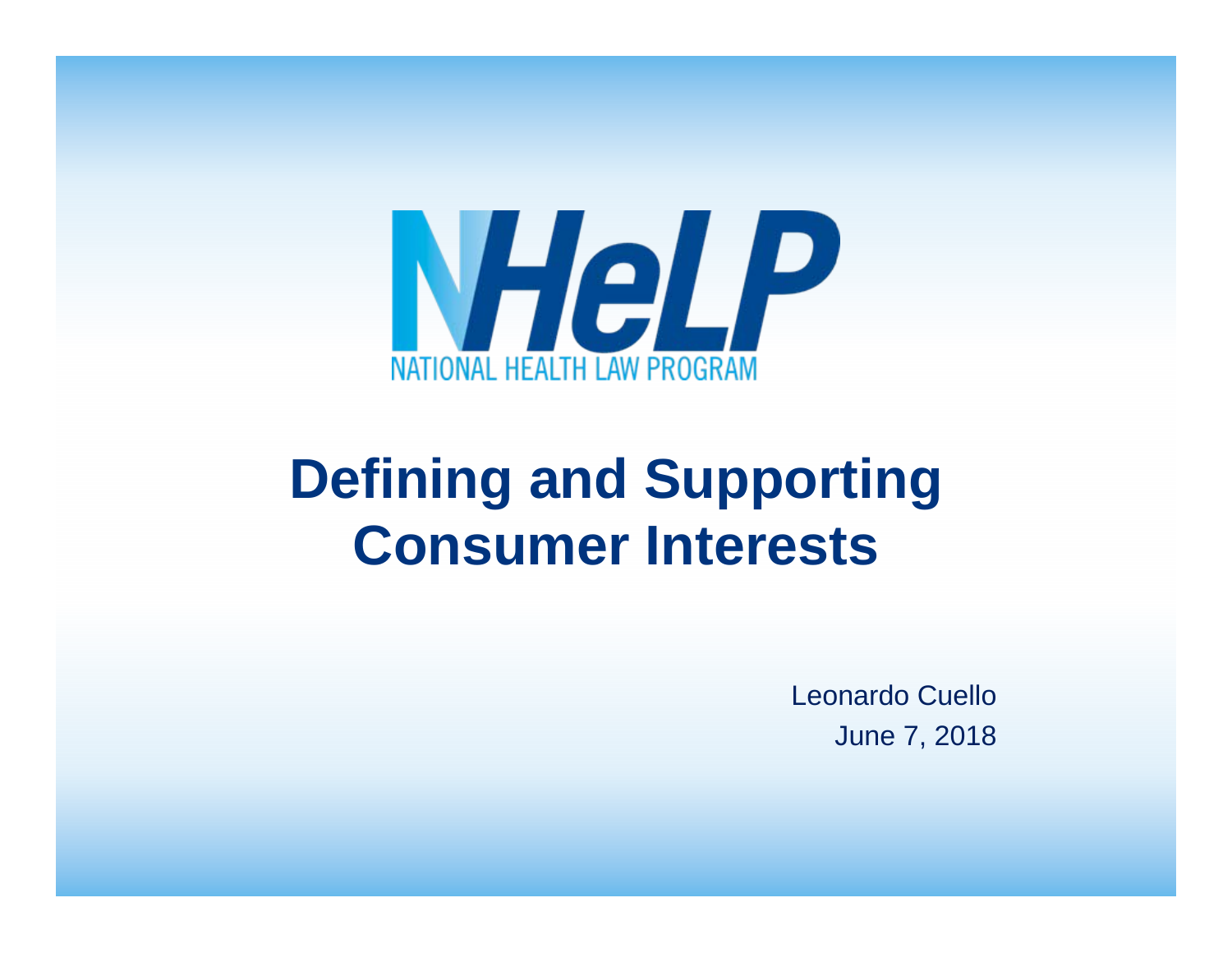# **About NHeLP**

- National non-profit committed to improving health care access and quality for low income and underserved individuals and families
- State & local partners:
	- Disability rights advocates 50 states + DC
	- Poverty & legal aid advocates 50 states + DC
- Join our mailing list at www.healthlaw.org
- Follow us on Social Media @nhelp\_org on Twitter & @NHeLProgram on Facebook

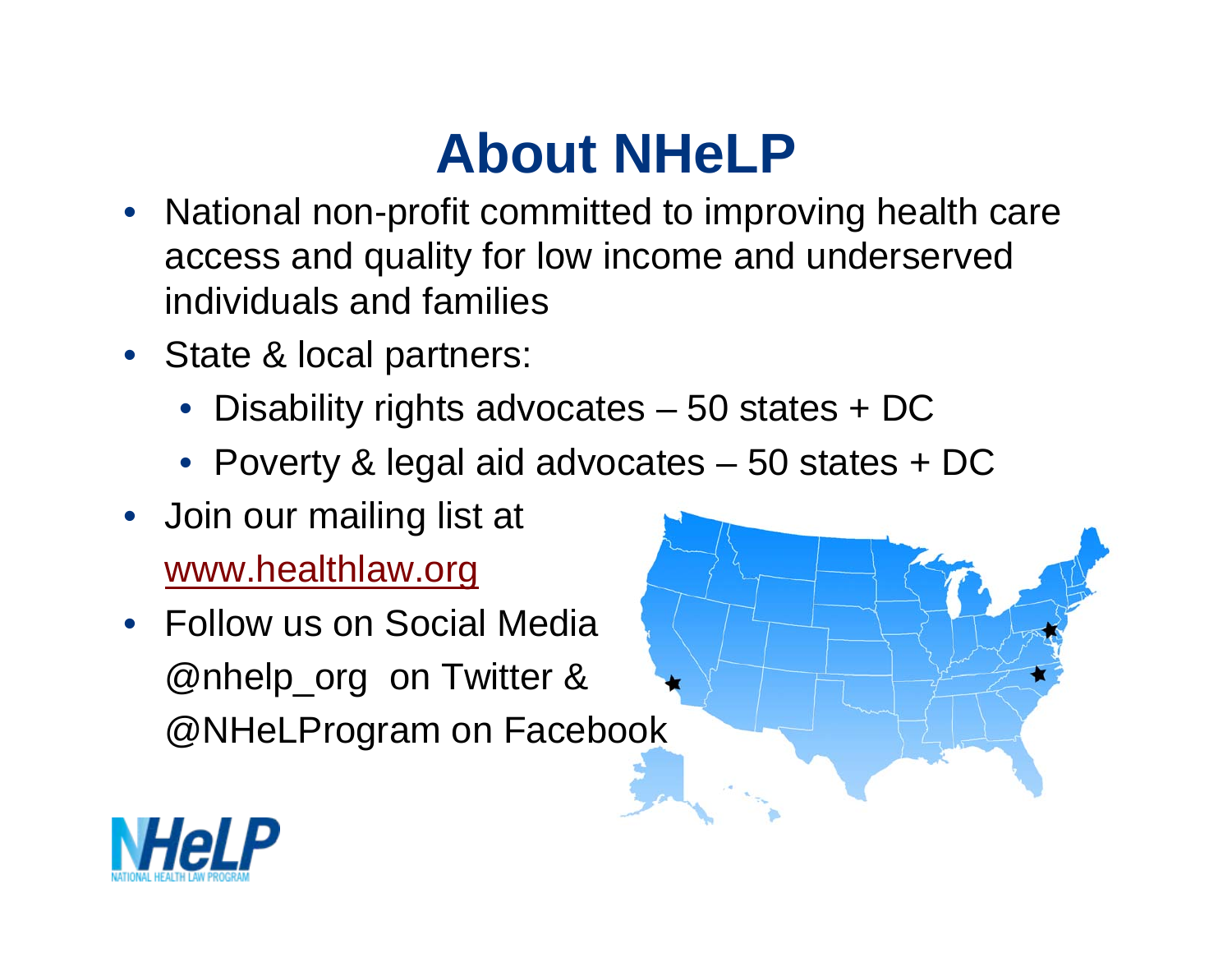### **What Do Consumers Need?**

# **"Americans need more choices in health insurance so they can find coverage that meets their needs."**

 $\sim$  Alex Azar, Secretary, Health and Human Services

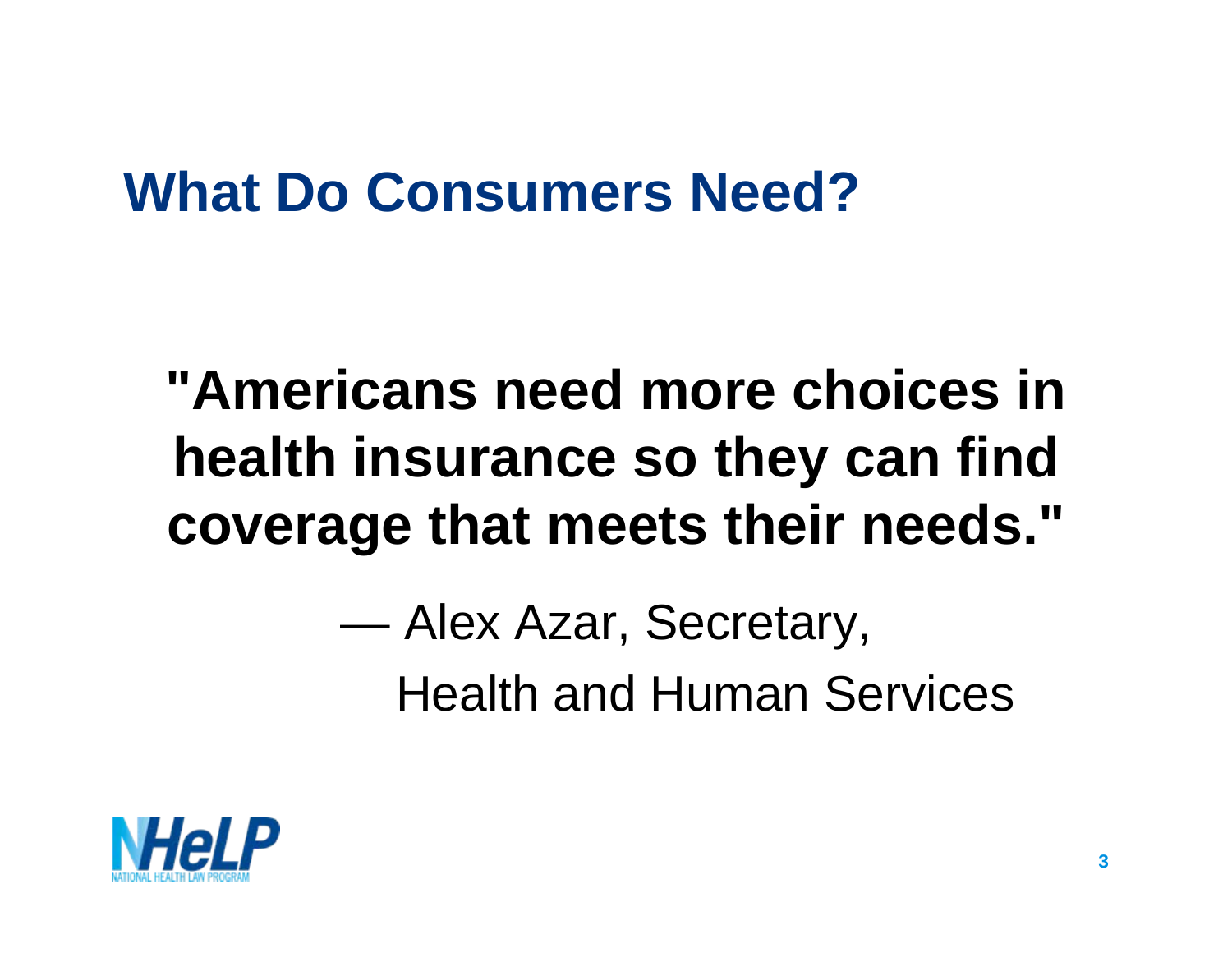## **Don't Speak For Us. Ask Us.**

**70%** support ban on pre-ex exclusions

**77%** support no copays for preventive care

#### **66%** support Essential Health Benefits

**23%** support lifetime limits on coverage

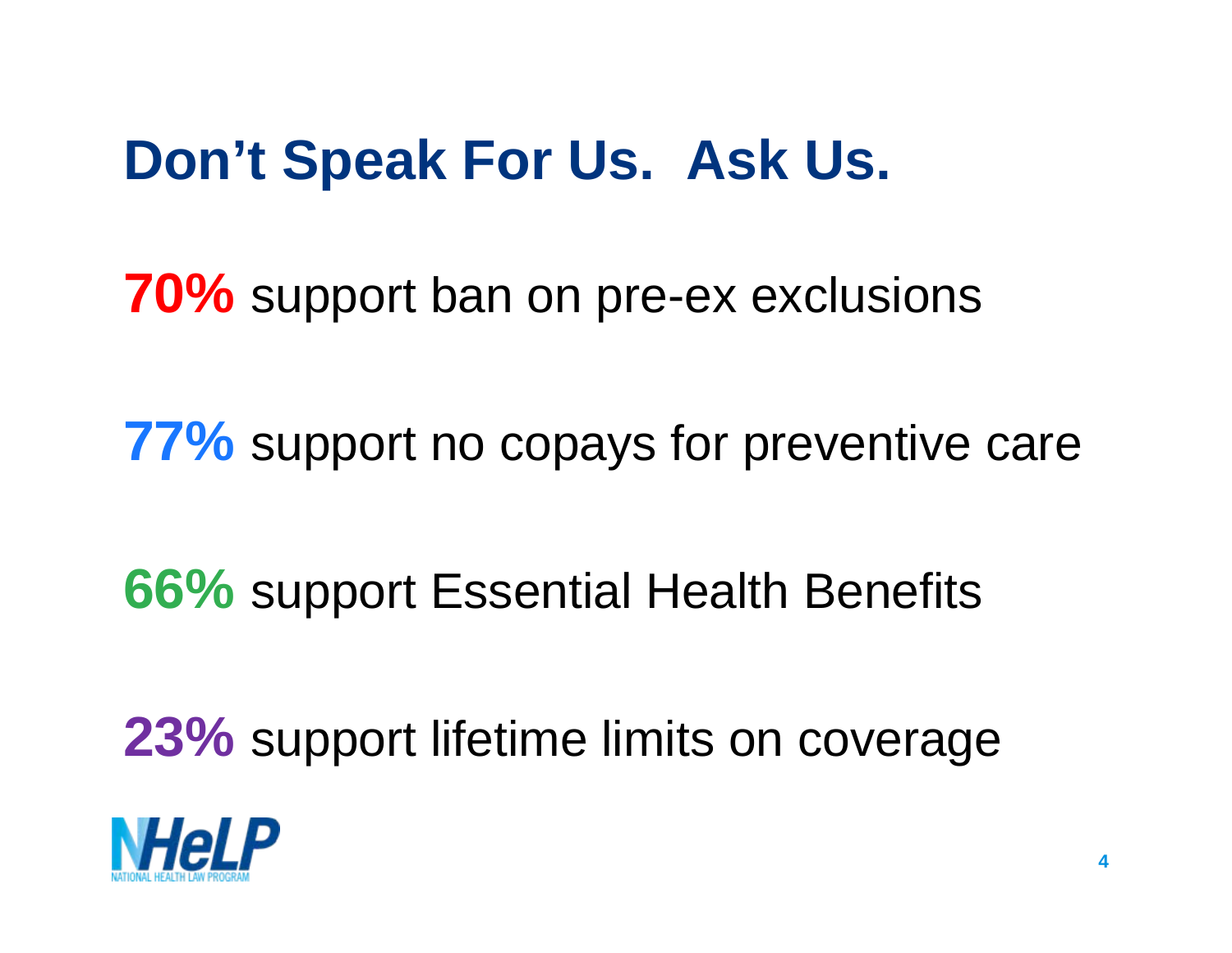# **New "Consumerism" Myths**

- More choice is *always* a good thing
- Consumers need harsh incentives to act "in their best interest"
- U.S. health care spending increases are because consumers use too much care and make bad health care decisions

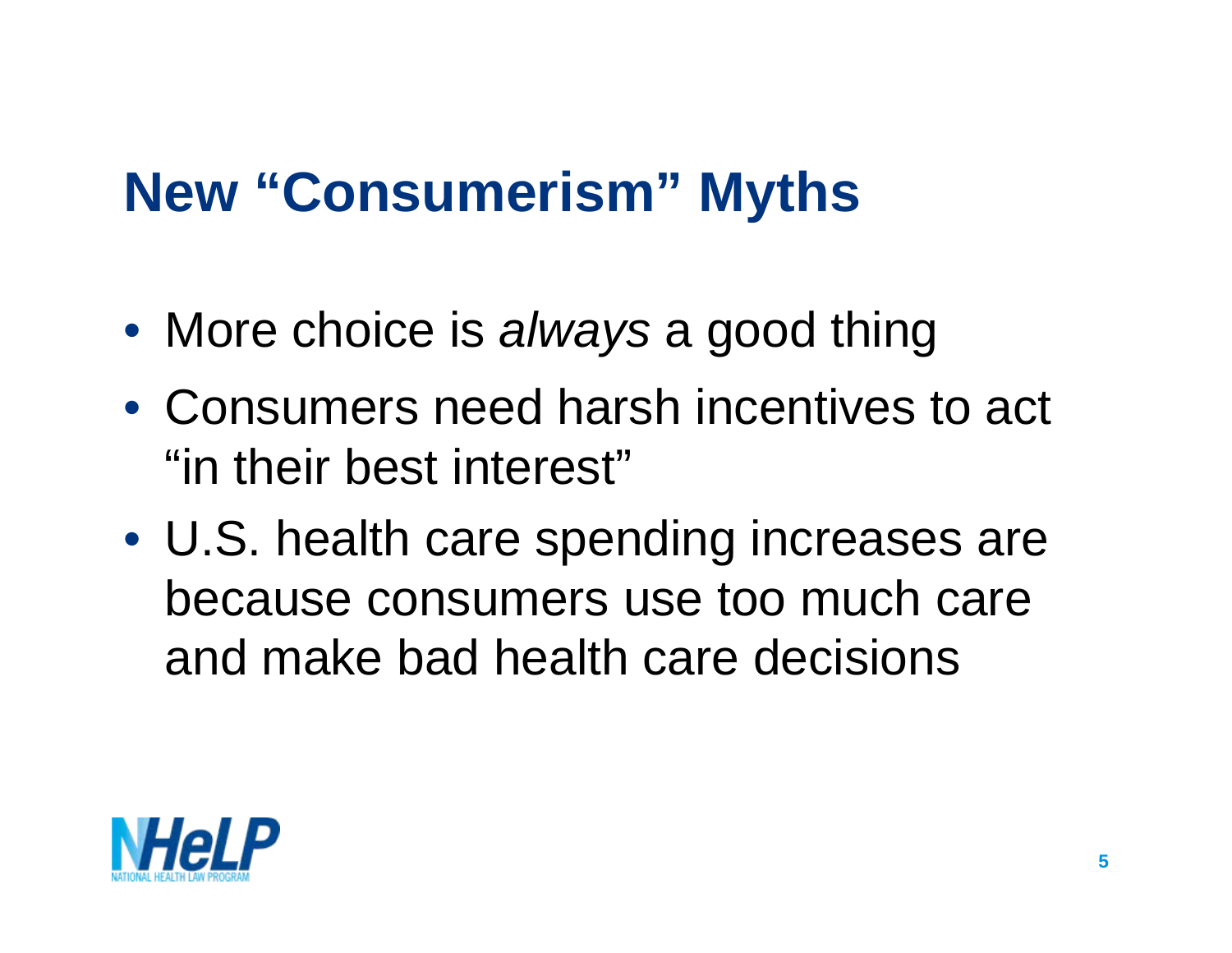# **Real Consumer Values**

- Having a *meaningful* set of options
- Having the information & supports needed to make informed choices
- Choice architecture that protects vulnerable enrollees
- Having supports to actually make the life choices they value

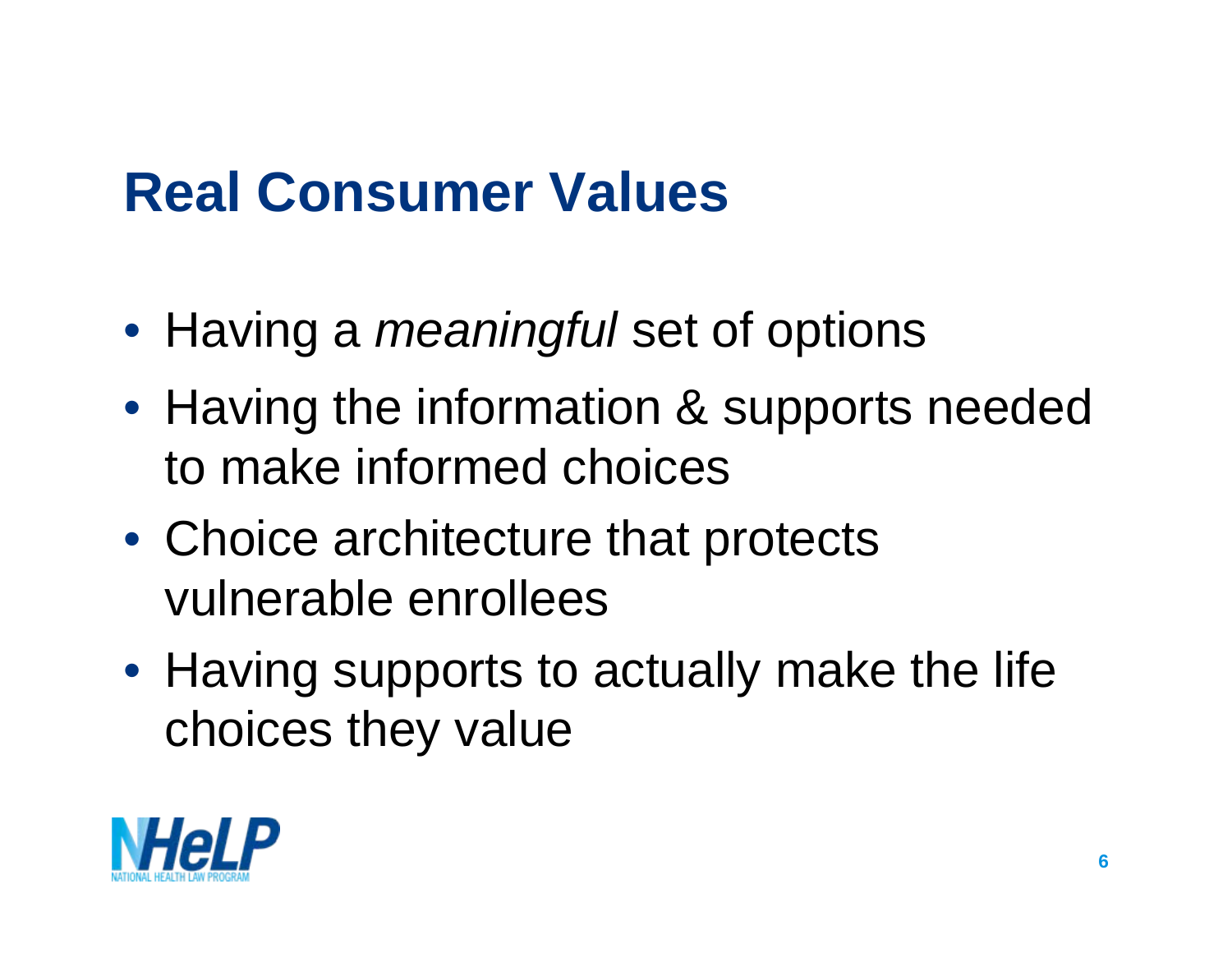# **Duh.**

#### Question:

How do you get meaningful consumer input?

Answer:

Invest in meaningful consumer input.

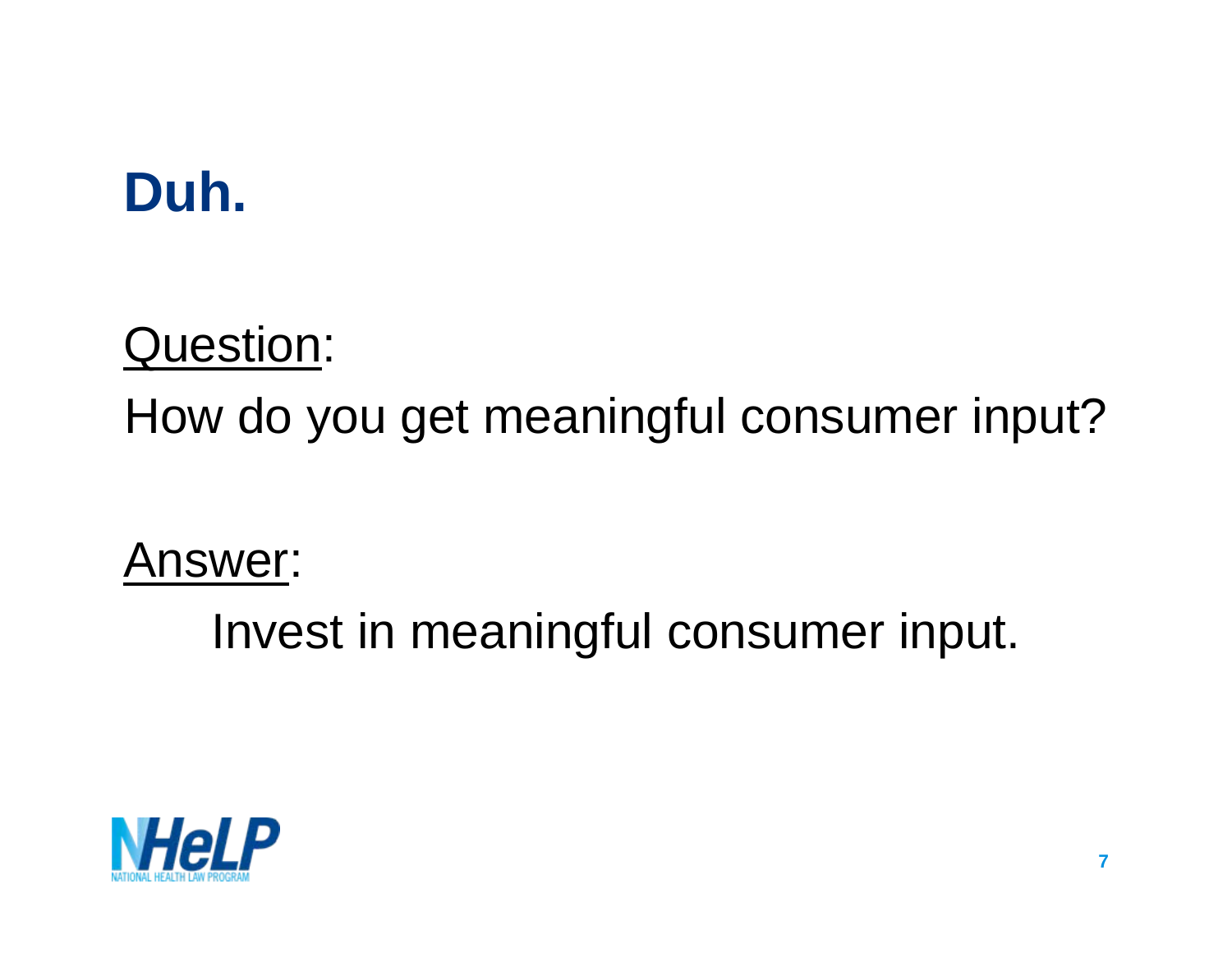#### **Example: Background**

- Every state Medicaid program must run a Medicaid Care Advisory Committee (MCAC) that includes consumers
- Medicaid law requires states to support MCAC participation in policy development
- Pennsylvania's MCAC includes consumer members and a Consumer Subcommittee

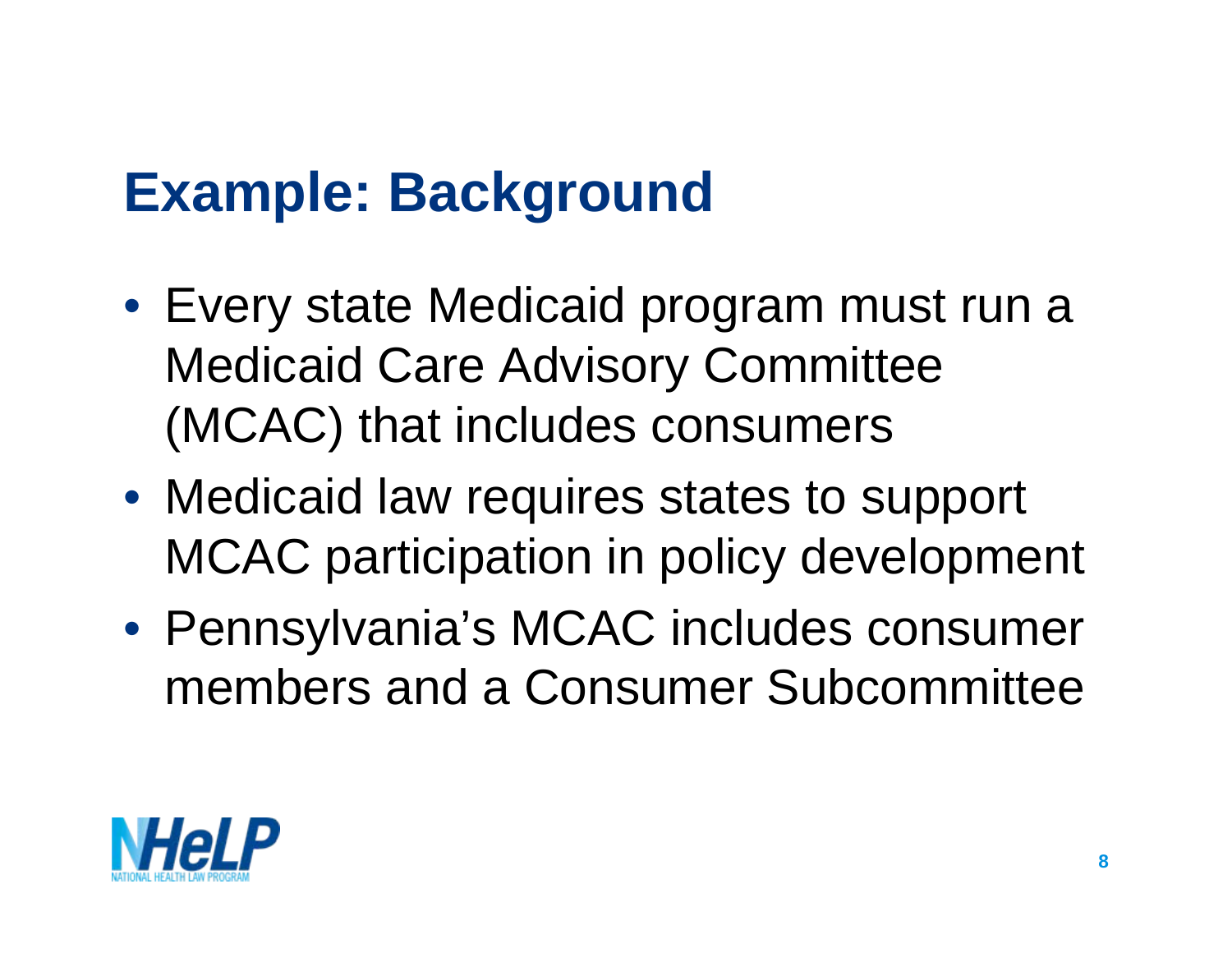# **Example: Pennsylvania MCAC**

- MCAC meets monthly with Medicaid agency
- Consumer Subcommittee also meets monthly with agency
- Medicaid agency supports food, lodging, and other costs for consumers
- Medicaid agency provides updates and responds to requests for information

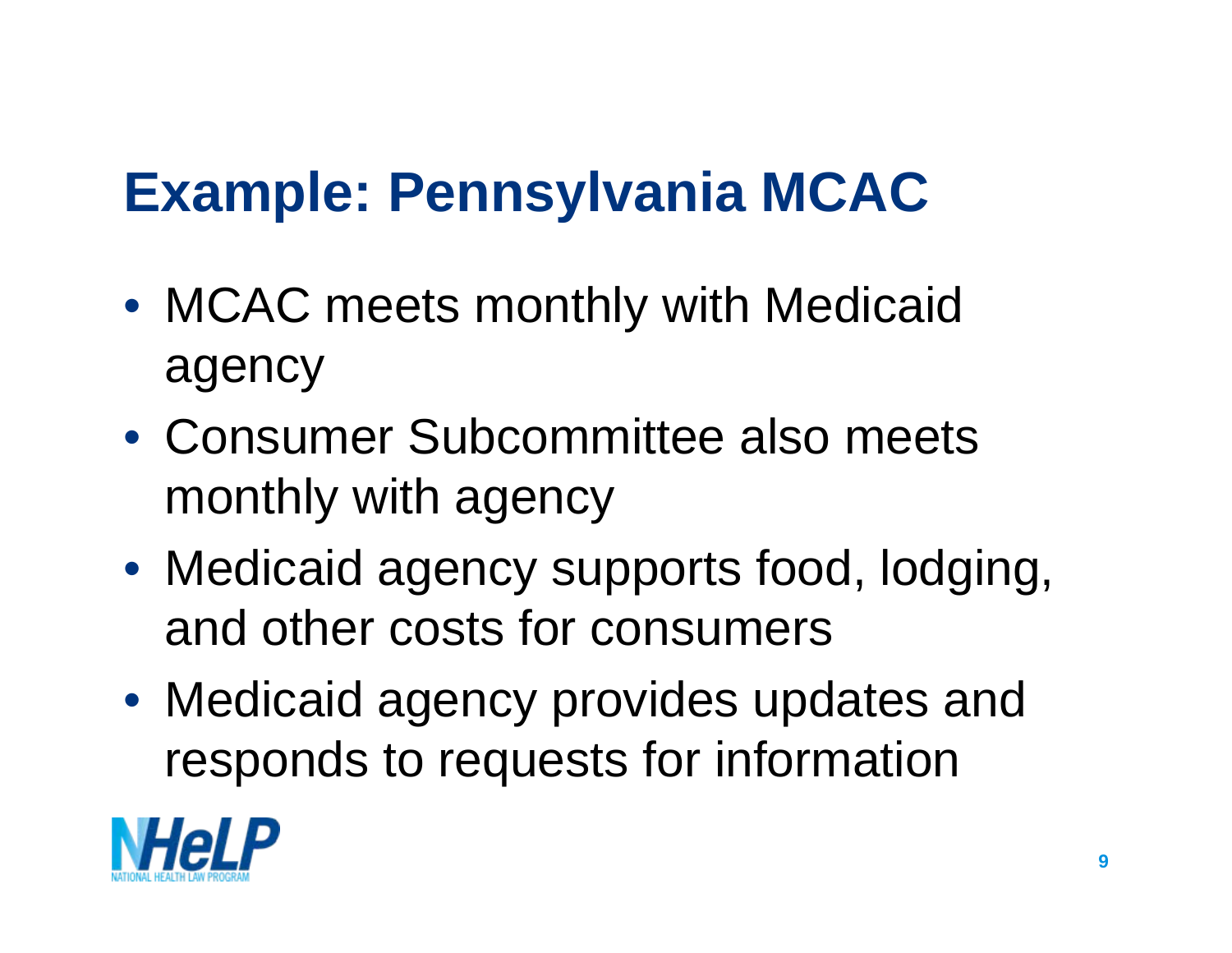### **Example: Consumer Sub Attorneys**

- Public interest lawyers represent the consumers – not by speaking for them but by sitting beside them
- Also by helping consumers prepare for the meeting, being on hand to answer questions during the meeting, and do follow up after the meeting

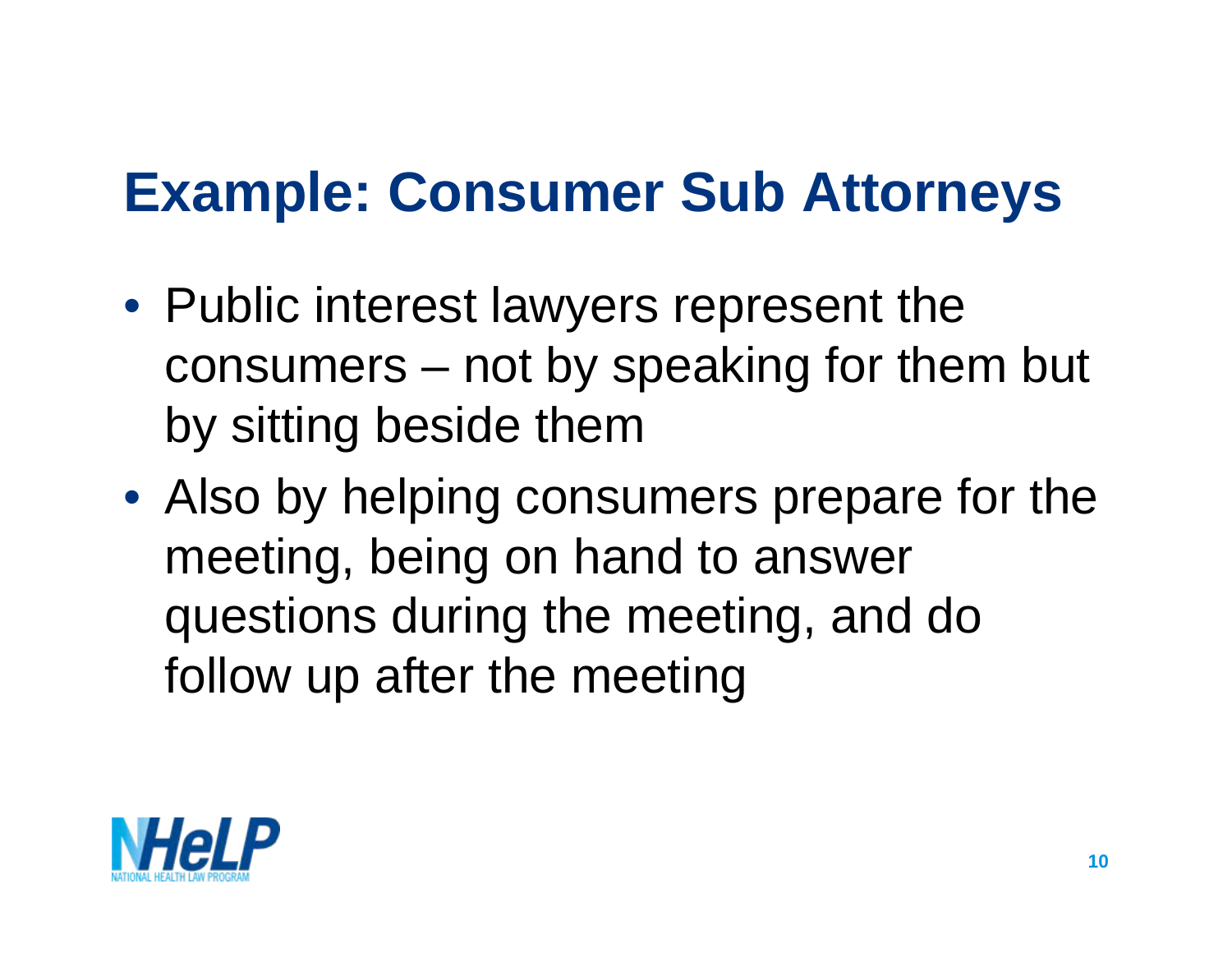#### **Example: Monthly Activity**

**15th** – Phone conference between Medicaid agency, consumers, lawyers, to set agenda

**20th** – Lawyers send consumers extensive packet of materials for the meetings

**25th** – Consumer Subcommittee meets internally and then meets with Medicaid agency staff

**26th** – MCAC consumer reps pre-meet and then full MCAC meets with Medicaid agency

**27th-7th** – Develop comments to issues raised at MCAC Consumer Subcommittee, prepare minutes

**10th** – Managed Care, FFS, LTC subcommittees meet on alternating months

**15th** – Here we go again…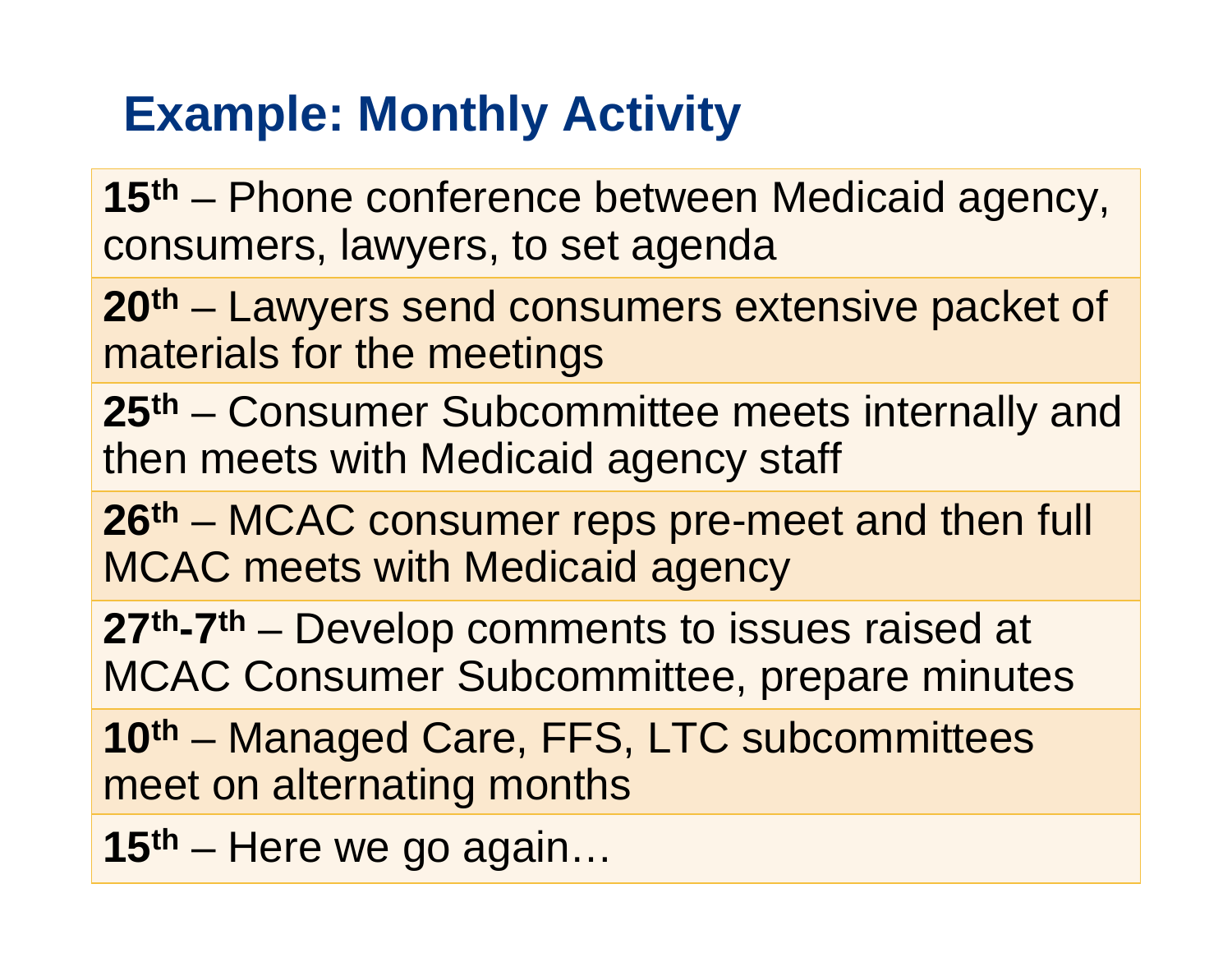#### **Outcomes**

- Consumers: Information; contacts; meaningful impact; resolve client issues
- State agency: Better policy; gain legitimacy for initiatives; technical help; early warning system for problems; avoid bad press; stay out of court